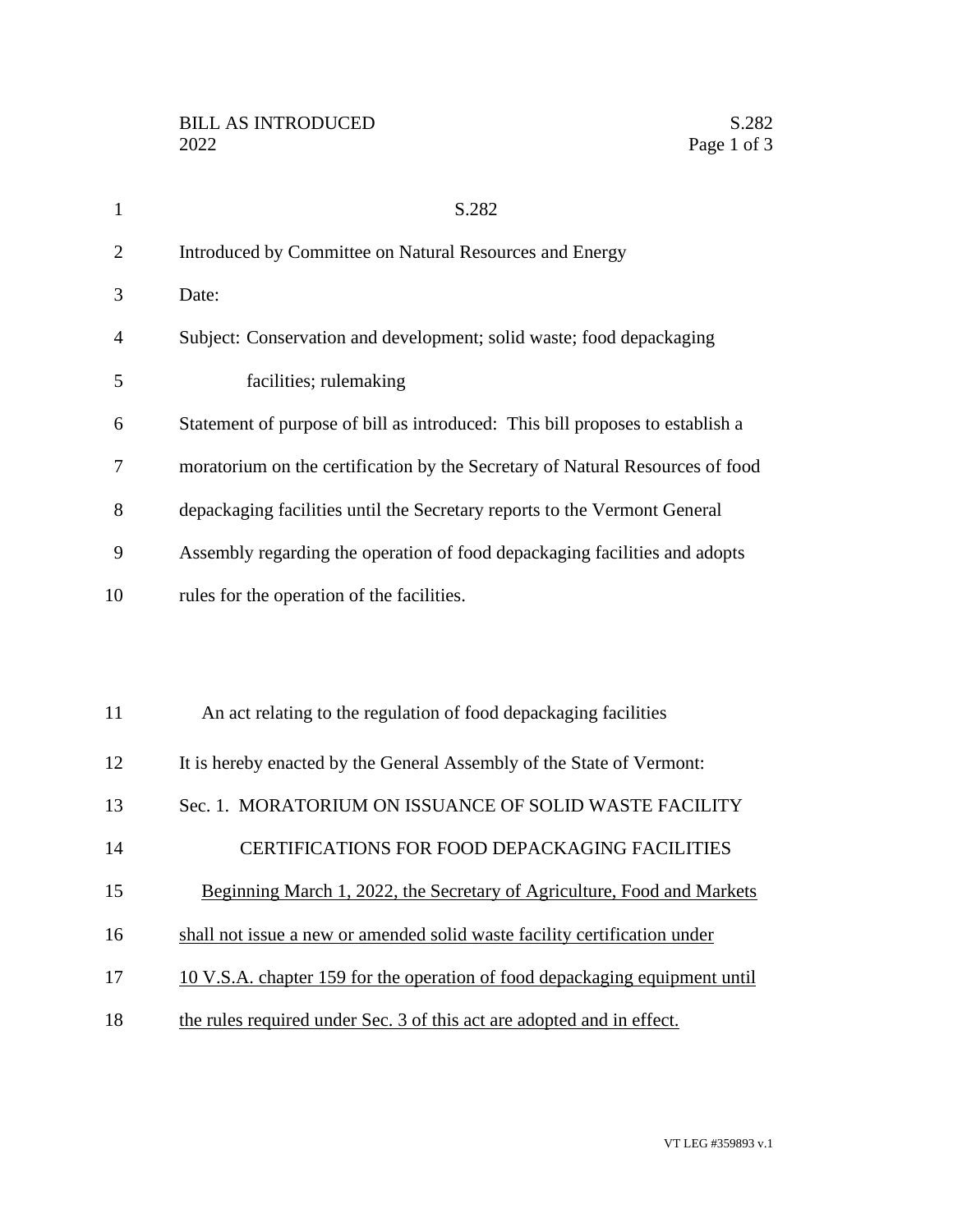| $\mathbf{1}$   | Sec. 2. AGENCY OF NATURAL RESOURCES REPORT ON FOOD                               |
|----------------|----------------------------------------------------------------------------------|
| $\overline{2}$ | DEPACKAGING FACILITIES                                                           |
| 3              | On or before January 15, 2023, the Secretary of Natural Resources shall          |
| $\overline{4}$ | submit to the Senate Committee on Natural Resources and Energy and the           |
| 5              | House Committee on Natural Resources, Fish, and Wildlife a report regarding      |
| 6              | the management of materials produced by food depackaging facilities certified    |
| 7              | for operation in the State. The report shall include:                            |
| 8              | (1) a list of the food depackaging facilities certified in the State under       |
| 9              | <u>10 V.S.A. chapter 159;</u>                                                    |
| 10             | (2) a summary of the chain of custody of materials processed by food             |
| 11             | depackaging facilities, including the original supplier of food residuals and    |
| 12             | transporters of food residuals;                                                  |
| 13             | (3) the sites or facilities of final disposition of the materials processed      |
| 14             | by food depackaging facilities, including whether the materials were disposed    |
| 15             | of in landfills; transferred to composting facilities, farms, or farm fields; or |
| 16             | introduced into foods for animal or human consumption;                           |
| 17             | (4) a summary of how the materials produced from food depackaging                |
| 18             | facilities or equipment may be used in the State, including any existing         |
| 19             | standards in statute or rule for the management of the materials;                |
| 20             | (5) the amount of microplastics, plastics, or other contamination present        |
| 21             | in the material produced from food depackaging facilities in the State,          |